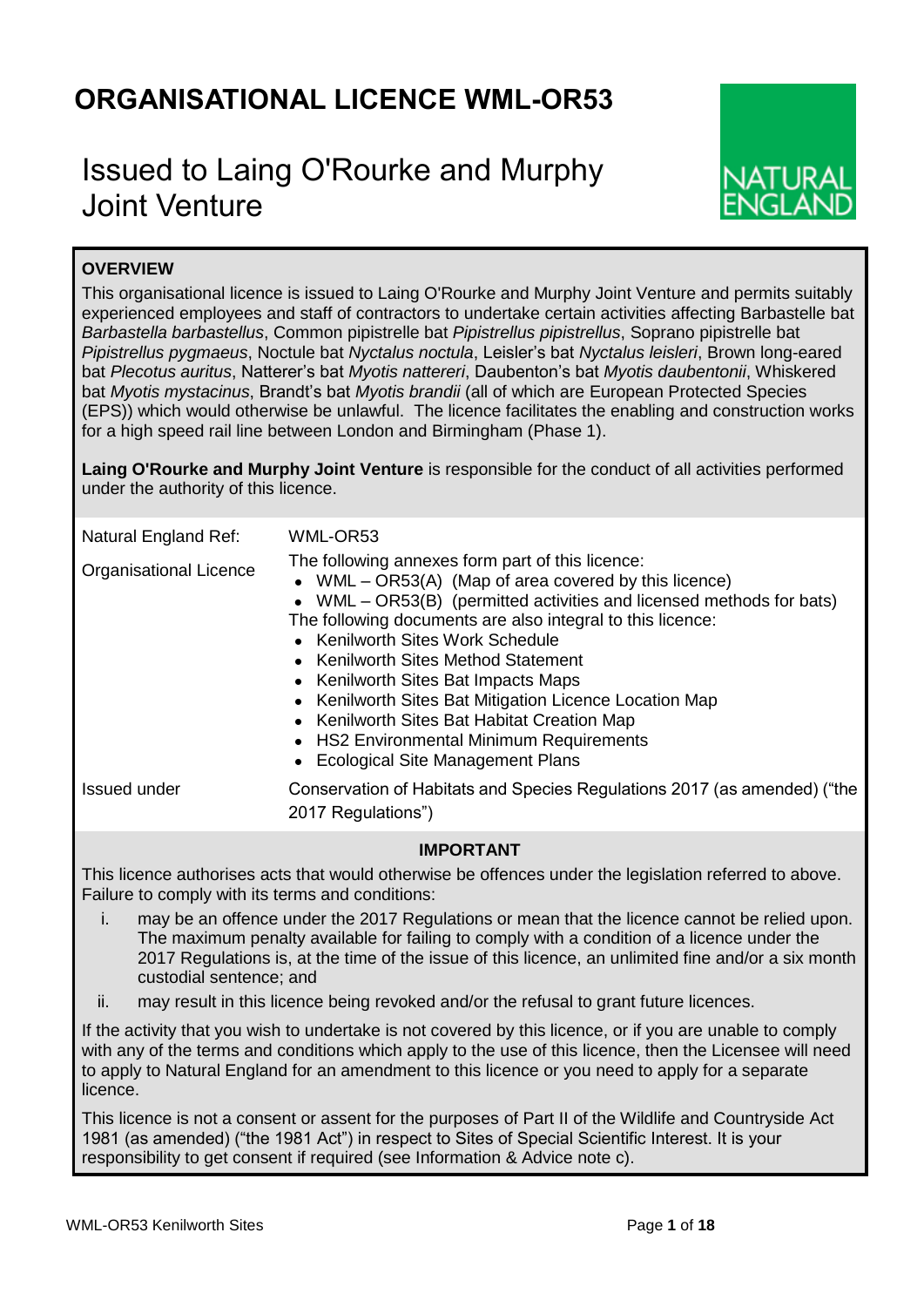Under the Conservation of Habitats and Species Regulations 2017 Natural England has granted this licence to affect Barbastelle bat *Barbastella barbastellus*, Common pipistrelle bat *Pipistrellus pipistrellus*, Soprano pipistrelle bat *Pipistrellus pygmaeus*, Noctule bat *Nyctalus noctula*, Leisler's bat *Nyctalus leisleri*, Brown long-eared bat *Plecotus auritus*, Natterer's bat *Myotis nattereri*, Daubenton's bat *Myotis daubentonii*, Whiskered bat *Myotis mystacinus*, Brandt's bat *Myotis brandii* for the purpose of:

**Imperative reasons of overriding public interest including those of a social or economic nature and beneficial consequences of primary importance for the environment, under regulation 55(2)(e) of the 2017 Regulations, being satisfied that as regards the purpose specified in this licence that there is no satisfactory alternative and that the actions authorised will not be detrimental to the maintenance of the populations of the species concerned at a favourable conservation status in their natural range.**

to: **Laing O'Rourke and Murphy Joint Venture** (hereafter referred to as the "**Licensee**") of Sixth Floor, Cornerblock, Two Cornwall Street, Birmingham, West Midlands, B3 2DX

**To:** Carry out the activities detailed in

 $\bullet$  Annex WML – OR53(B)

**Between the dates of:** 31 March 2020 and 31st December 2030

**Project Description:** Licensed activities associated with enabling and construction works for a high speed rail line between London and Birmingham (Phase 1).

**At:** The Licensed Area as shown hatched in blue on the map in Annex WML– OR53(A) which includes the following sites in the Kenilworth area:

- Little Poors
- Black Waste
- Broadwells Wood
- Roughknowles
- Birches Wood
- Crackley Wood
- Big Poors
- Other small unnamed portions of woodland

This licence is granted subject to the Licensee, including its servants and named agents, adhering to:

- the licence terms and conditions specified below and in the Annexes to this licence:
	- and
- the Kenilworth Sites Method Statement, the Kenilworth Sites Work Schedule, the Kenilworth Sites Bats Impacts Map, the Kenilworth Sites Bat Compensation Maps, and the HS2 Environmental Minimum Requirements.

Terms and requirements that express conditionality are conditions of this licence whether so called or not.

The headings used in this licence and its Annexes are for convenience only and shall have no effect upon the interpretation of this licence or its conditions.

# **DEFINITIONS used in this licence**

Accredited Agent(s) A suitably trained and experienced person who has been appointed by the Named Ecologist (in accordance with Condition 3) and who is able to carry out work under this licence without the personal supervision of the Named Ecologist.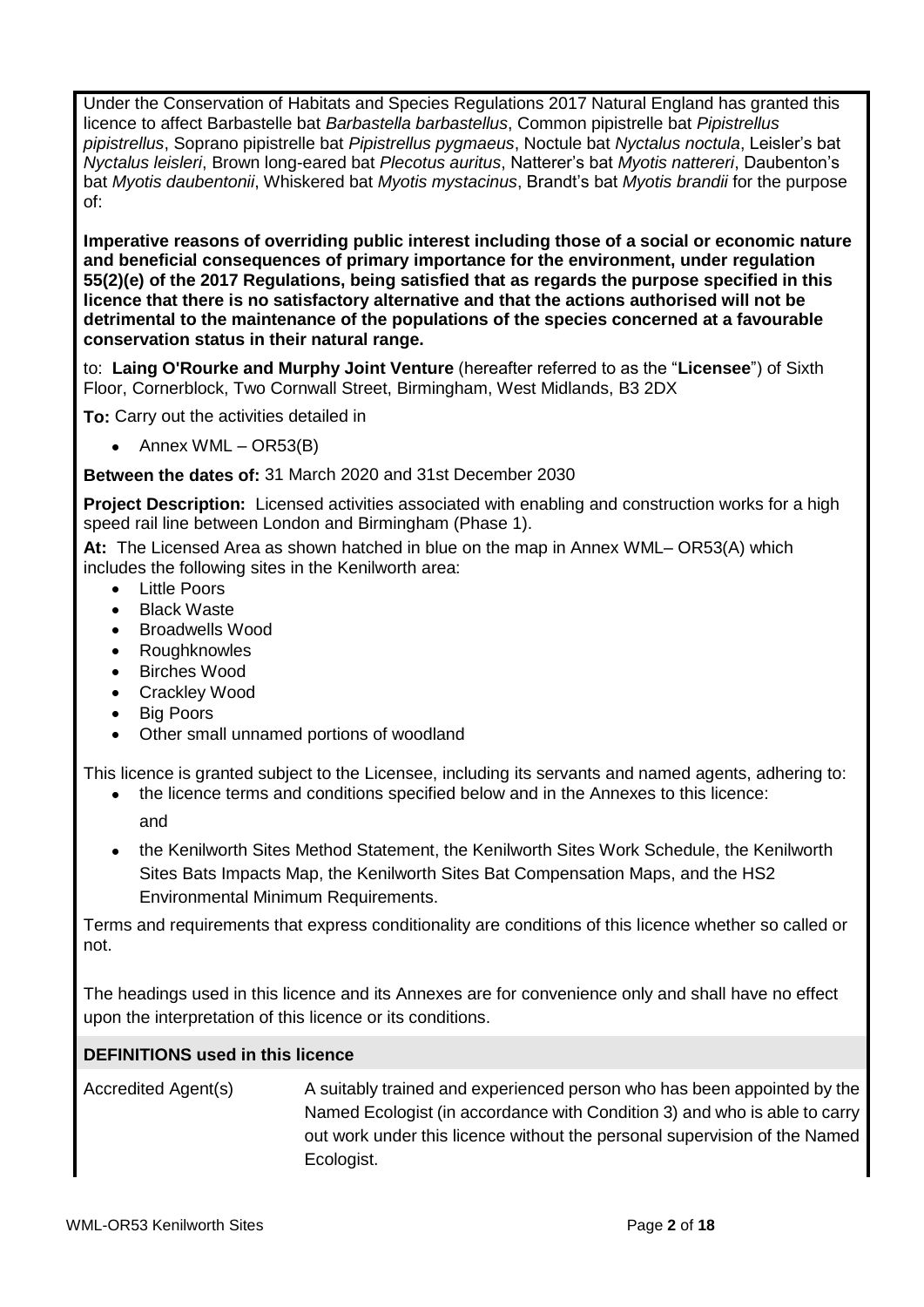| <b>Appointed Person</b>                                      | An employee of the Licensee who is nominated to act as a single point of<br>contact for Natural England with regard to this licence and is responsible<br>for overseeing use of the licence, including record keeping, reporting and<br>compliance.                                                                                                         |
|--------------------------------------------------------------|-------------------------------------------------------------------------------------------------------------------------------------------------------------------------------------------------------------------------------------------------------------------------------------------------------------------------------------------------------------|
| Assistant(s)                                                 | A person assisting a Named Ecologist or Accredited Agent who has been<br>appointed by the Named Ecologist (in accordance with Condition 3) and<br>who is only authorised to act under this licence whilst they are under the<br>direct supervision of the Named Ecologist or an Accredited Agent.                                                           |
| <b>HS2 Environmental</b><br><b>Minimum Requirements</b>      | The environmental minimum requirements set out the government's high<br>level environmental and sustainability commitments that accompany the<br>High Speed Rail (London - West Midlands) Act 2017.                                                                                                                                                         |
| <b>Ecological Site</b><br><b>Management Plans</b><br>(ESMPs) | HS2 Ltd Contractors are required to produce ESMPs for habitat creation<br>areas, designated sites and ancient woodlands, as prescribed by<br>paragraph 4.8.3 of the Environmental Minimum Requirements (EMRs).<br>These plans set out the site-specific control measures for HS2<br>contractors working within local authorities along the Phase One route. |
| <b>Licensed Area</b>                                         | The area covered by this licence including Kenilworth Sites extending<br>between SP26137646 North West Limit; SP28047508 centroid;<br>SP29307376, as shown hatched in blue on the map in Annex WML-<br>OR53(A).                                                                                                                                             |
| Named Ecologist                                              | being a<br>professional ecological consultant who has satisfied Natural England that<br>he has the relevant skills, knowledge and experience of the species<br>concerned (or such other person as approved in writing by Natural<br>England) and who is authorised by the Licensee to act on its behalf for<br>the purposes of this licence.                |
| <b>Kenilworth Sites Bat</b><br><b>Impacts Maps</b>           | The two impact maps, given reference numbers Figure Da and Figure<br>Db, of the Licenced Area submitted to Natural England on 31 January<br>2020, or the latest revised version that has been submitted by the<br>Licensee and approved in writing by Natural England.                                                                                      |
| <b>Bat Mitigation Licence</b><br><b>Location Map</b>         | The map, given reference number C5a, of the Licenced Area submitted<br>to Natural England on 31 January 2020, or the latest revised version that<br>has been submitted by the Licensee and approved in writing by Natural<br>England.                                                                                                                       |
| <b>Kenilworth Sites Bat</b><br><b>Habitat Creation Maps</b>  | The two habitat creations maps, given reference numbers Figure E3a<br>and Figure E3b, of the Licenced Area submitted to Natural England on 25<br>March 2020, or the latest revised version that has been submitted by the<br>Licensee and approved in writing by Natural England.                                                                           |
| Kenilworth Sites Method<br><b>Statement</b>                  | The method statement for bats at the Licensed Area, submitted to<br>Natural England using template WML-A13.3, on 31 March 2020, or the<br>latest revised version that has been submitted by the Licensee and<br>approved in writing by Natural England.                                                                                                     |
| <b>Kenilworth Sites Work</b><br>Schedule                     | The schedule of works at the Licensed Area, submitted to Natural<br>England using template WML-A13a-E5a&b, 31 March 2020 or the latest<br>revised version that has been submitted by the Licensee and approved in<br>writing by Natural England.                                                                                                            |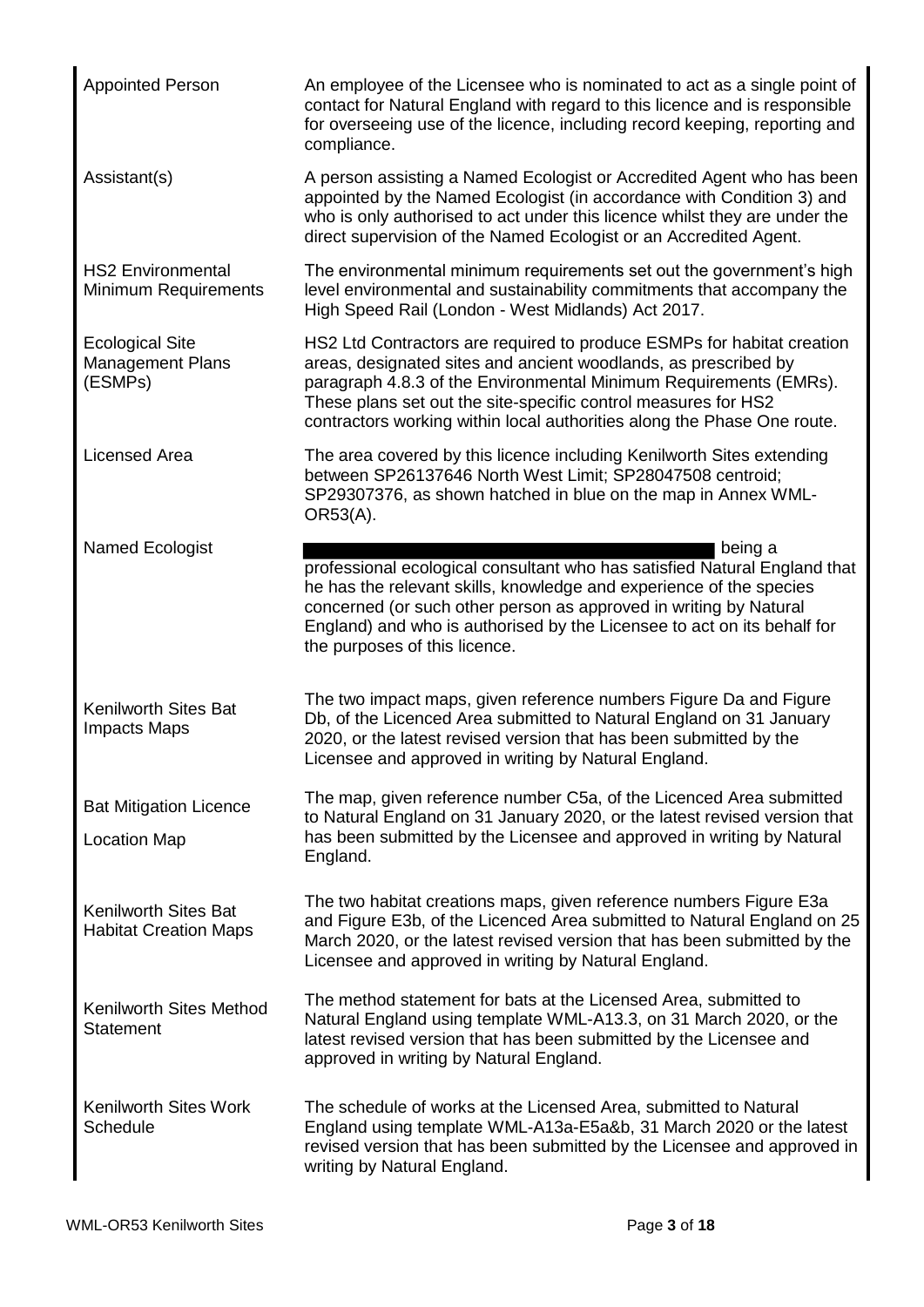References to specific sections, figures or other parts of a document apply to the relevant section, figure or part in the revised and approved version unless otherwise stated.

# **LICENCE CONDITIONS**

1. This licence includes Annex WML-OR53(A) and Annex WML-OR53(B), which contain additional terms and conditions of use.

# **People authorised to use this licence**

- 2. Licensed activities may only be carried out under this licence by:
	- a) the Named Ecologist;
	- b) Accredited Agents; and
	- c) Assistants.
- 3. An Accredited Agent or Assistant must carry a signed copy of the authorisation letter from the Named Ecologist, appointing them by name for the purpose of this licence, while carrying out licensed activities in the Licensed Area and must produce this authorisation letter to any police or Natural England officer on request.

# **Working under this licence**

- 4. The Licensee has primary responsibility for ensuring that all activities carried out in the Licensed Area comply with the terms and conditions of the licence.
- 5. Before commencing activities under this licence, the Licensee shall nominate an Appointed Person whose details will be provided to Natural England in writing to oversee use of this licence. The Licensee shall promptly update Natural England in writing of a replacement Appointed Person if that person changes.
- 6. The Named Ecologist is responsible for undertaking and/or overseeing the work undertaken in respect of the licensed species. The Named Ecologist is responsible for checking the suitability and competence of any Accredited Agents or Assistants employed in the Licensed Area to undertake the required duties.
- 7. The Licensee and all persons acting under this licence must comply with:
	- a) the terms and conditions of this licence and its Annexes WML OR53(A) and WML OR53(B); and
	- b) the Kenilworth Sites Method Statement, Bat Mitigation Licence, Kenilworth Sites Location Map, the Kenilworth Sites Work Schedule, the Kenilworth sites Bat Impacts Map and the Kenilworth Bat Compensation Maps; and
	- c) HS2 Environmental Minimum Requirements.
- 8. If there are conflicts or inconsistencies between commitments in the documents in condition 7(b) and the terms and conditions of this licence and its annexes, the licence and annexes will prevail. Any other conflicts or inconsistencies between the documents in condition 7(b) will be interpreted on a precautionary basis to ensure the protection of bats.
- 9. While engaged in licensed activities, the Licensee shall make a copy of the licence and its Annexes available for inspection on each site in the Licensed Area where the activities are taking place and shall produce it on demand to any constable or an officer of Natural England.
- 10. All reasonable precautions must be taken to ensure that unnecessary suffering and harm to the species covered by this licence is avoided.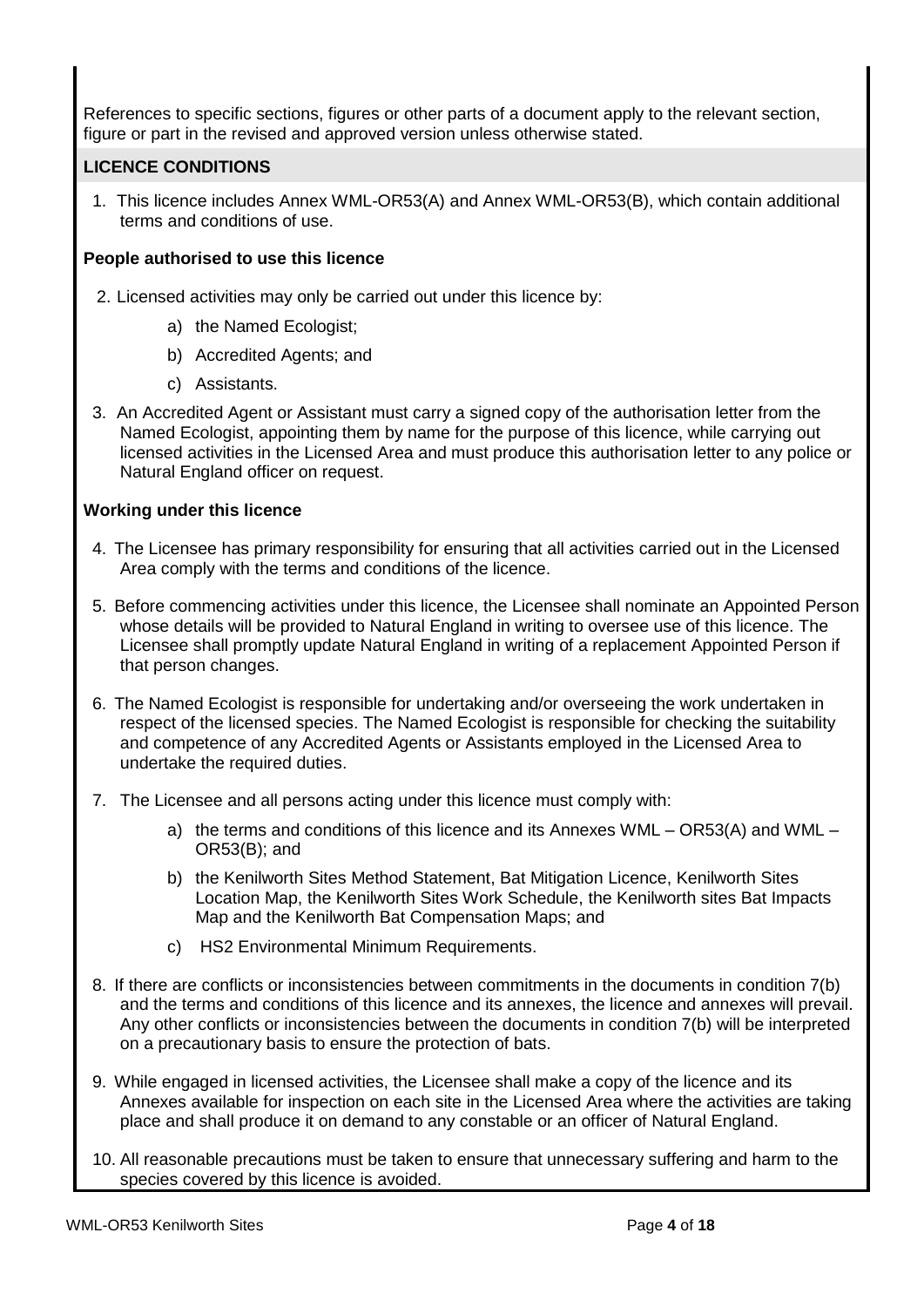# **Where the licence may be used**

11. This licence may only be used within the Licensed Area and for the activities specified in Annex WML–OR53(B).

# **Surveying and Monitoring**

- 12. Pre felling surveys must be appropriately resourced and undertaken at suitable times and in accordance with Annex WML-OR53(B).
- 13.Monitoring must be undertaken in accordance with section E4.2b of the Kenilworth Sites Method Statement. Any relevant amendments to monitoring will be agreed with Natural England through a licence modification request.

# **Recording and reporting requirements**

- 14.The Licensee must maintain a record of all bat-related activities carried out under the authority of this licence necessary for reporting to Natural England, including (as a minimum):
	- a) a list of all persons authorised to act under the licence and in what capacity (i.e. Accredited Agent or Assistant);
	- b) any action undertaken under this licence;
	- c) any mitigation or compensation provision;
	- d) any surveying and monitoring conducted;
	- e) any dead or injured bat found in the Licensed Area; and
	- f) any incidents or reports of activities in breach of this licence, including details of steps taken, and any disciplinary, remedial or corrective action.

These records are to be kept until two years after the final licensed action is undertaken and are to be made available for inspection by Natural England at any reasonable time.

- 15.Survey and monitoring records for bats must be submitted to the Local Biological Record Centre and to the relevant national recording scheme (or National Biodiversity Network (NBN) Atlas if there is no appropriate scheme) every other year.
- 16.An annual report of activities conducted under this licence must be sent by the Licensee to Natural England (at the address given below) for the first reporting year of 31 March 2020 – 31 December 2020 and submitted by 14 January 2020, and thereafter by 14 January for each subsequent reporting year of 01 January – 31 December, even if the licence is not used.

### **Future management**

17.All ESMPs applicable to the Licensed Area, or any part of it, must be updated by or on behalf of the Licensee in line with the licensing requirements of the Kenilworth Sites Method Statement. The Licensee shall ensure compliance with the requirements of all ESMPs applicable to the Licensed Area, or any part of it, for the full period of the licence and will consult with Natural England in relation to any amendment or proposed amendment to any such ESMP.

### **Licence compliance**

18.For the purpose of ascertaining whether the conditions of this licence are being, or have been, complied with, the Licensee, the Named Ecologist and each Accredited Agent, Appointed Person and Assistant shall permit an officer of Natural England reasonable access to land where operations are being undertaken under this licence. Officers of Natural England shall also be permitted to be present during any operations carried out under the authority of this licence. Any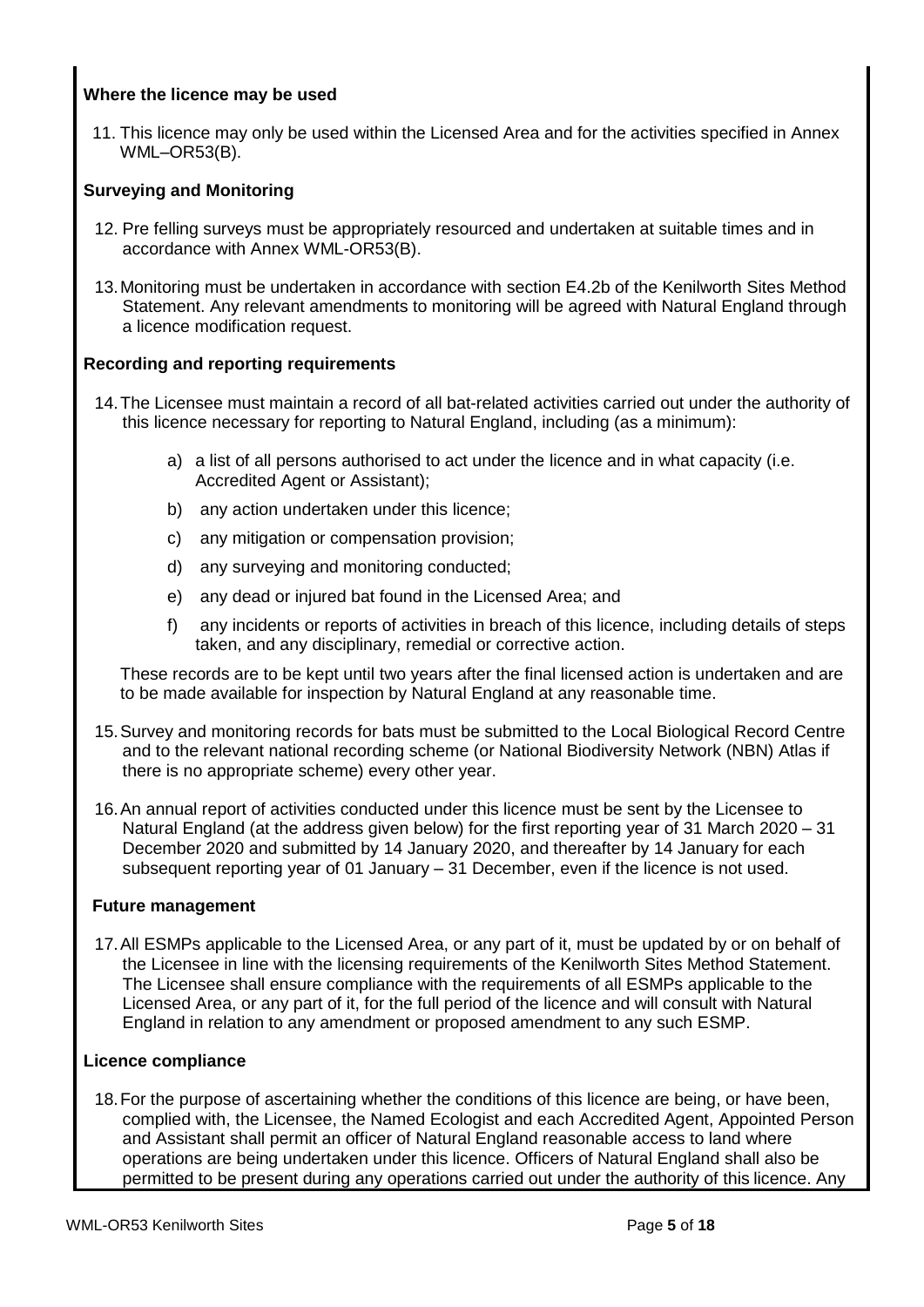such officer of Natural England may be required to produce his/her identification on demand and will be permitted to be accompanied by such persons as he/she considers necessary for the purpose of the visit. The Named Ecologist and each Accredited Agent, Appointed Person and Assistant shall give all reasonable assistance to an officer of Natural England and any persons accompanying him/her.

- 19.Failure to comply with the terms and conditions of this licence (including the recording and reporting requirements) will, by default, render this licence null and void and it may not be relied upon until such time that Natural England confirms in writing that its use may resume.
- 20.Natural England must be informed of all breaches to this licence within 48 hours of the Licensee becoming aware of a breach occurring. Unless advised otherwise by Natural England, the Licensee must take the necessary steps to address any breaches or poor practice identified as soon as practicable.

Issued by and on behalf of Natural England on: 31 March 2020

# **INFORMATION and ADVICE**

- a. Any requests for information in a licence will be considered under the Environmental Information Regulations 2004 and the Freedom of Information Act 2000 as appropriate.
- b. The licence may be modified, extended, terminated or revoked at any time by Natural England or the Secretary of State, but this will not be done unless there are good reasons for doing so.
- c. This licence conveys no authority for actions prohibited by any other legislation. For example, anyone acting under this licence is not exempt from the provisions of Section 28E of the 1981 Act. This means that owners/occupiers are obliged to give notice to Natural England if they propose to carry out an operation likely to damage a Site of Special Scientific Interest (SSSI). To identify SSSIs and the features for which they are designated, refer to www.magic.gov.uk. For further advice or to request consent for an activity please contact the Natural England 'Responsible Officer' for the relevant site(s). Contact details are available from the Natural England Enquiry Service (see below).
- d. No person convicted on or after 1 January 2010 of an offence under the Conservation of Habitats and Species Regulations 2017, the 1981 Act, the Protection of Badgers Act 1992, the Deer Act 1991, the Hunting Act 2004, the Wild Mammals (Protection) Act 1996, the Animal Welfare Act 2006 or the Protection of Animals Act 1911 (all as amended) may use this licence without the permission of Natural England unless, in respect of that offence, either:
	- i. they are a rehabilitated person for the purposes of the Rehabilitation of Offenders Act 1974 and their conviction is treated as spent; or
	- ii. a court has made an order discharging them absolutely.

Any request to use the licence by a person to whom this note applies will be considered on its merits.

e. The common name or names of species given in the Licence, Annexes, and associated documents are included by way of guidance only; in the event of any dispute or proceedings, it is the scientific name of a species that will be taken into account.

#### **Training requirements**

f. Training must be relevant to the conditions and the activities permitted by the licence and should be undertaken at regular intervals. This should include: identification of European and other protected species, and non-native species relevant to the activities authorised by this licence and signs indicating they may be present; surveying techniques; best practice guidance and reasonable avoidance measures; mitigation techniques and methods, and a working knowledge of the relevant law.

#### **General Welfare Considerations**

- g. Persons acting under this licence may photograph any protected species named in this licence in connection with licensed work provided that this causes no additional disturbance or any other harm.
- h. Under the Animal Welfare Act 2006 it is an offence to cause any unnecessary suffering to an animal under the control of man (section 4). This applies to the treatment of animals (including non-target species) held in nets, traps, etc.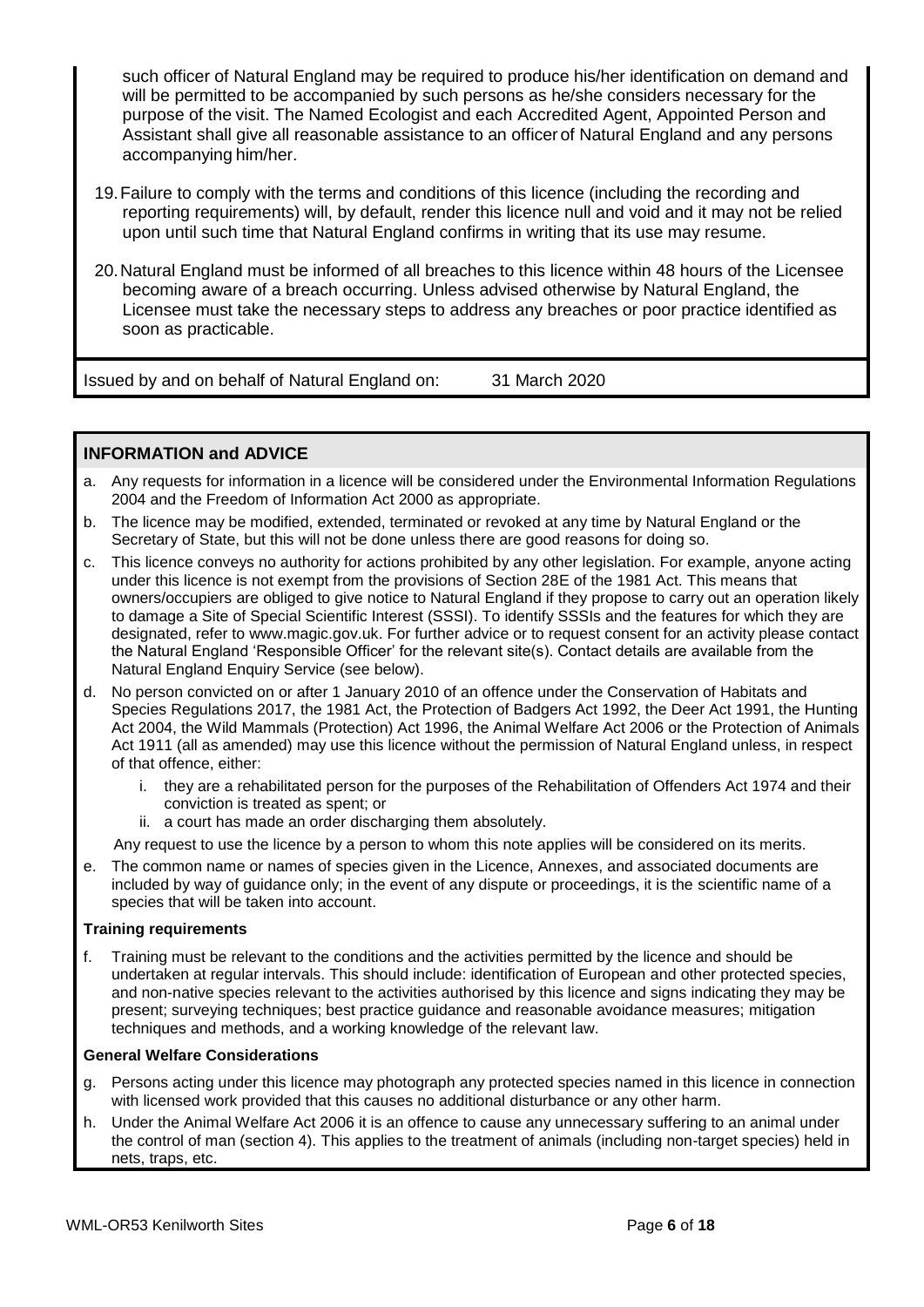### **The limits of licences**

- i. Licences permit action only for the purposes specified on that licence.
- j. Licences do not permit actions prohibited under any other legislation (unless it is clearly stated that the licence does), nor do they confer any right of entry upon land.
- k. Unless otherwise stated the provisions of Natural England licences only apply landward of the mean low water mark in England. The Marine Management Organisation is responsible for all licensing seaward of the mean low water mark.
- l. No work shall be carried out under this licence on a National Nature Reserve except with the prior written permission of Natural England's 'SSSI Adviser' for the relevant site(s) (contact details available from Enquiry Service – see below ).

#### **Compliance and enforcement**

- m. The Licensee is expected to monitor compliance with the licence and to take action in the event that poor practice and/or non-compliance are identified. A person may be barred from using this licence by Natural England, for example, if that person breaches the conditions of this licence. In these circumstances Natural England will notify the Licensee.
- n. Natural England checks compliance with licences and the attached conditions. Where breaches are identified, these may be subject to enforcement action.

|                       | <b>Contact details for Natural England</b>                                           | Other useful contacts                                                                                                        |  |  |  |
|-----------------------|--------------------------------------------------------------------------------------|------------------------------------------------------------------------------------------------------------------------------|--|--|--|
|                       | For licensing enquiries (& Reporting):                                               | <b>Local Record Centres:</b> to find out where your nearest Local                                                            |  |  |  |
|                       | Telephone 020 802 61089                                                              | Record Centre is visit the Association of Local Environmental<br>Record Centres website at: http://www.alerc.org.uk/find-an- |  |  |  |
| Email                 | HS2wildlifelicensing@naturalengland.org.uk                                           | Irc.html                                                                                                                     |  |  |  |
| <b>Postal address</b> |                                                                                      |                                                                                                                              |  |  |  |
|                       | Wildlife Licensing, Natural England, Horizon House,<br>Deanery Road, Bristol BS1 5AH | Legislation: to view the full text of the legislation referred to in<br>this licence visit http://www.legislation.gov.uk     |  |  |  |
|                       | For other enquiries use the Enquiry Service:                                         | <b>Feedback and Complaints:</b> we welcome and value your                                                                    |  |  |  |
|                       | <b>Telephone</b> 0300 060 3900                                                       | compliments, complaints, suggestions and comments about our                                                                  |  |  |  |
| Email                 | enquiries@naturalengland.org.uk                                                      | services. Please see our 'Contact us' section for more details.                                                              |  |  |  |
| Web                   | Natural England - GOV.UK                                                             | https://www.gov.uk/government/organisations/natural-<br>england#org-contacts                                                 |  |  |  |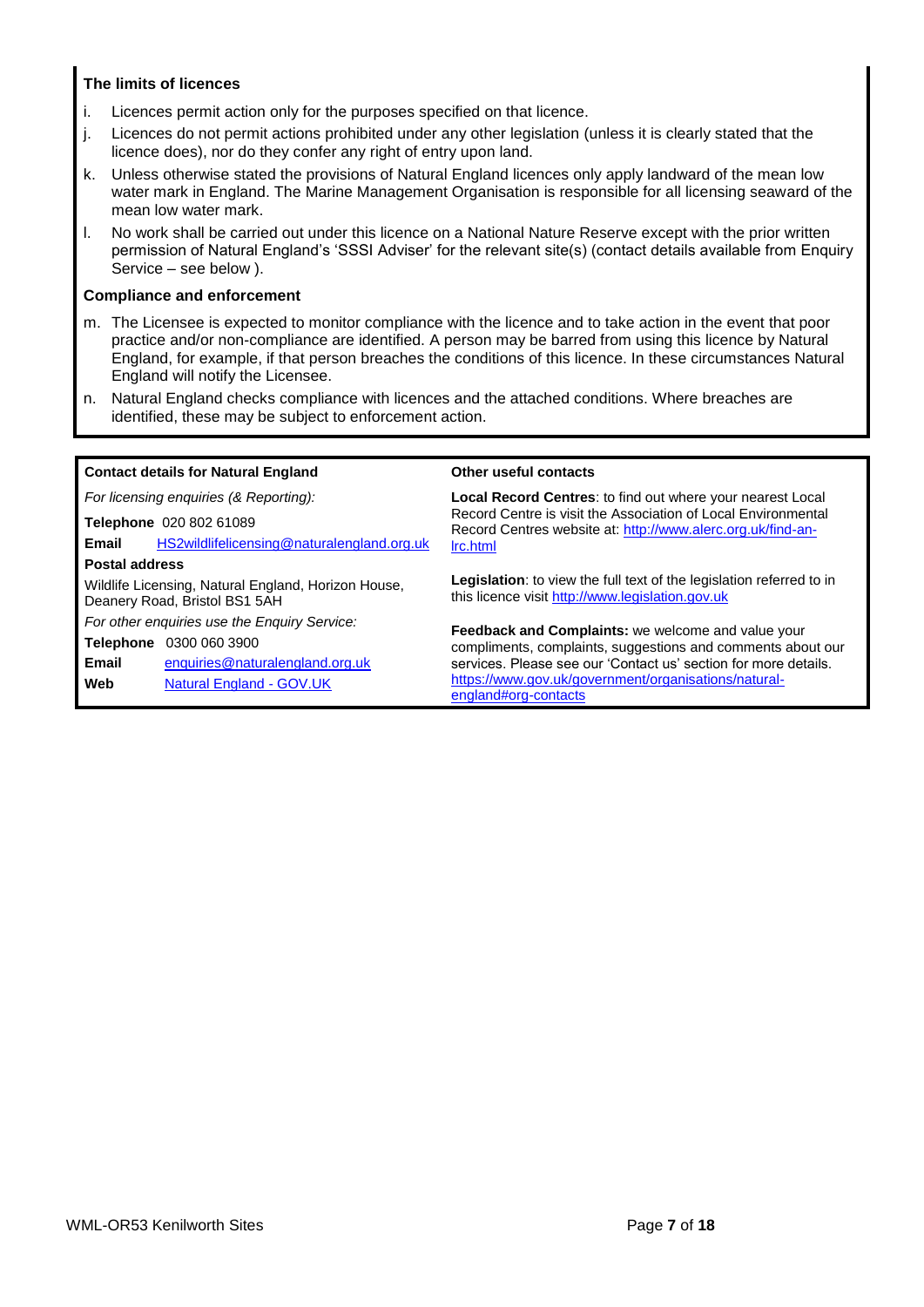#### **Using and Sharing Your Information**

#### **Who is collecting my data?**

The data controller is Natural England, Foss House, Kings Pool, 1-2 Peasholme Green, York, Y01 7PX. You can contact the Natural England Data Protection Manager at: Natural England, County Hall, Spetchley Road, Worcester, WR5 2NP; foi@naturalengland.org.uk.

Any questions about how we are using your personal data and your associated rights should be sent to the above contact. The Data Protection Officer responsible for monitoring that Natural England is meeting the requirements of the legislation is: Defra group Data Protection Officer, Department for Environment, Food and Rural Affairs, SW Quarter, 2nd floor, Seacole Block, 2 Marsham Street, London SW1P 4DF. DefraGroupDataProtectionOfficer@defra.gsi.gov.uk.

#### **What of my data is being collected and how is it used? What is the legal basis for the processing?**

The information on the licence application form and any supporting material will be used by Natural England to undertake our licensing functions. This will include, but is not limited to assessing your application, issuing a licence if applicable, monitoring compliance with licence conditions and collating licence returns and reports. The personal information we will process will include, but is not limited to your name and contact details, customer type and reasons for wanting a licence.

Processing is necessary for the performance of a task carried out in the public interest or in the exercise of official authority vested in the data controller. That task is to conduct the licensing functions as delegated by Defra to Natural England under Part 8 Agreement under section 78 of the Natural Environment and Rural Communities Act 2006

#### **Who will my data be shared with?**

Your personal data may be shared by us with the Department for Food, Environment and Rural Affairs and its executive agencies including the Rural Payments Agency and the Environment Agency. This will be used to monitor and evaluate the effectiveness of our work.

It may also be shared with:

- Police.
- HS2 LTD.

We will respect personal privacy, whilst complying with access to information requests to the extent necessary to enable Natural England to comply with its statutory obligations under the Environmental Information Regulations 2004, and the Freedom of Information Act 2000.

#### **If you are relying on my consent to process my data, can I withdraw my consent**?

No, because the processing is not based on consent.

#### **How long will my data be held for?**

Your personal data will be kept by us for 7 years after the expiry of your licence or longer if stated in the licence conditions.

#### **What will happen if I don't provide the data?**

Failure to provide this information will mean that Natural England will not be able process your licence application.

#### **Will my data be used for automated decision-making or profiling?**

The information you provide is not connected with individual decision making (making a decision solely by automated means without any human involvement) or profiling (automated processing of personal data to evaluate certain things about an individual).

#### **Will my data be transferred outside of the EEA?**

The data you provide will not be transferred outside the European Economic Area.

#### **What are my rights?**

A list of your rights under the General Data Protection Regulation, the Data Protection Act 2018, is accessible at: https://ico.org.uk/for-organisations/guide-to-the-general-data-protection-regulationgdpr/individual-rights/

#### **How do I complain?**

You have the right to lodge a complaint with the ICO (supervisory authority) at any time. Should you wish to exercise that right full details are available at: https://ico.org.uk/for-organisations/guide-to-the-general-dataprotection-regulation-gdpr/individual-rights/

#### **Natural England's Information Charter can be found here:**

https://www.gov.uk/government/organisations/natural-england/about/personal-information-charter

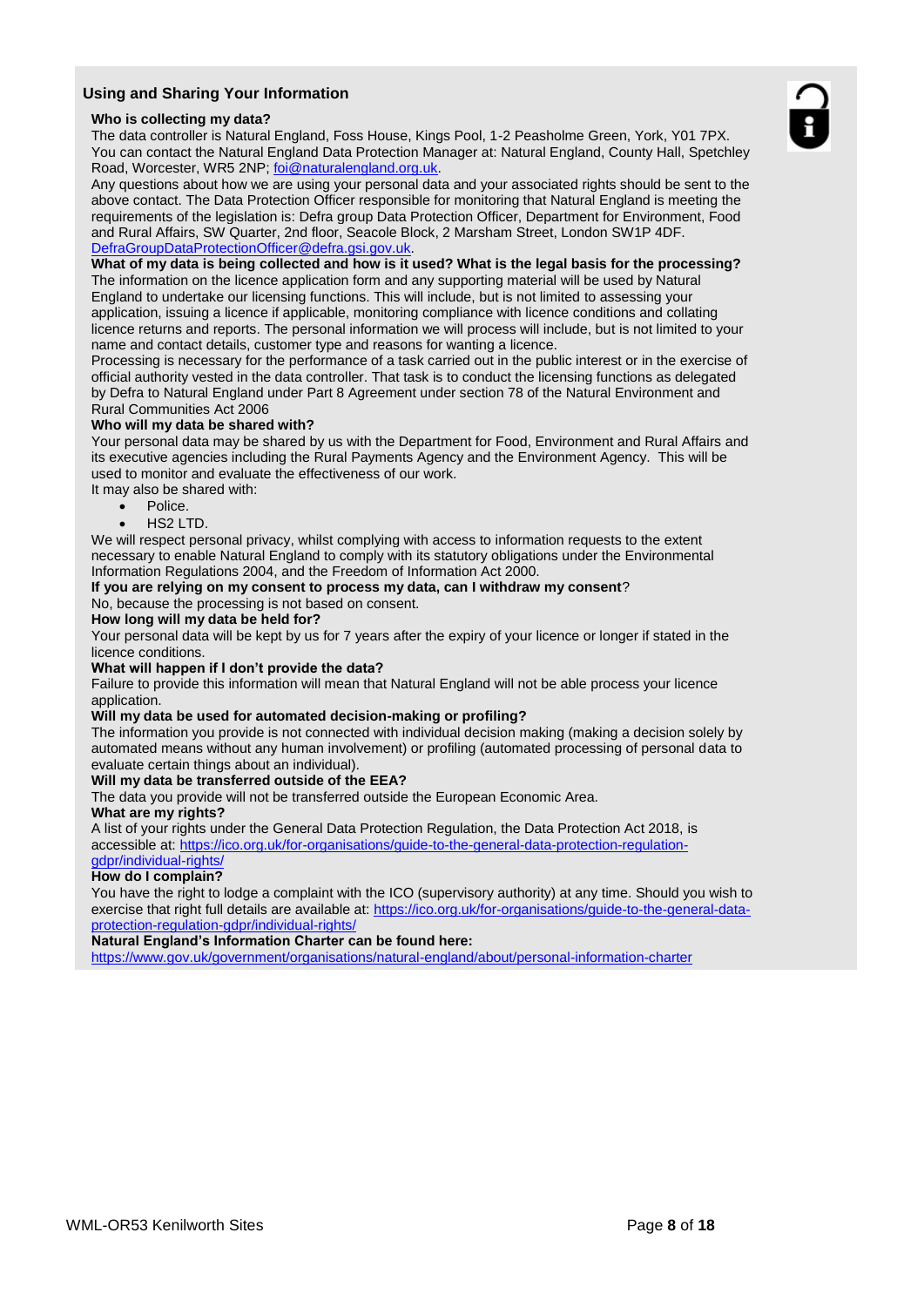# **ANNEX WML – OR53(A)**

This Annex defines the boundaries and areas of the Licensed Area – As shown on Figure C5a



**NATURAL** 

**ENGLA**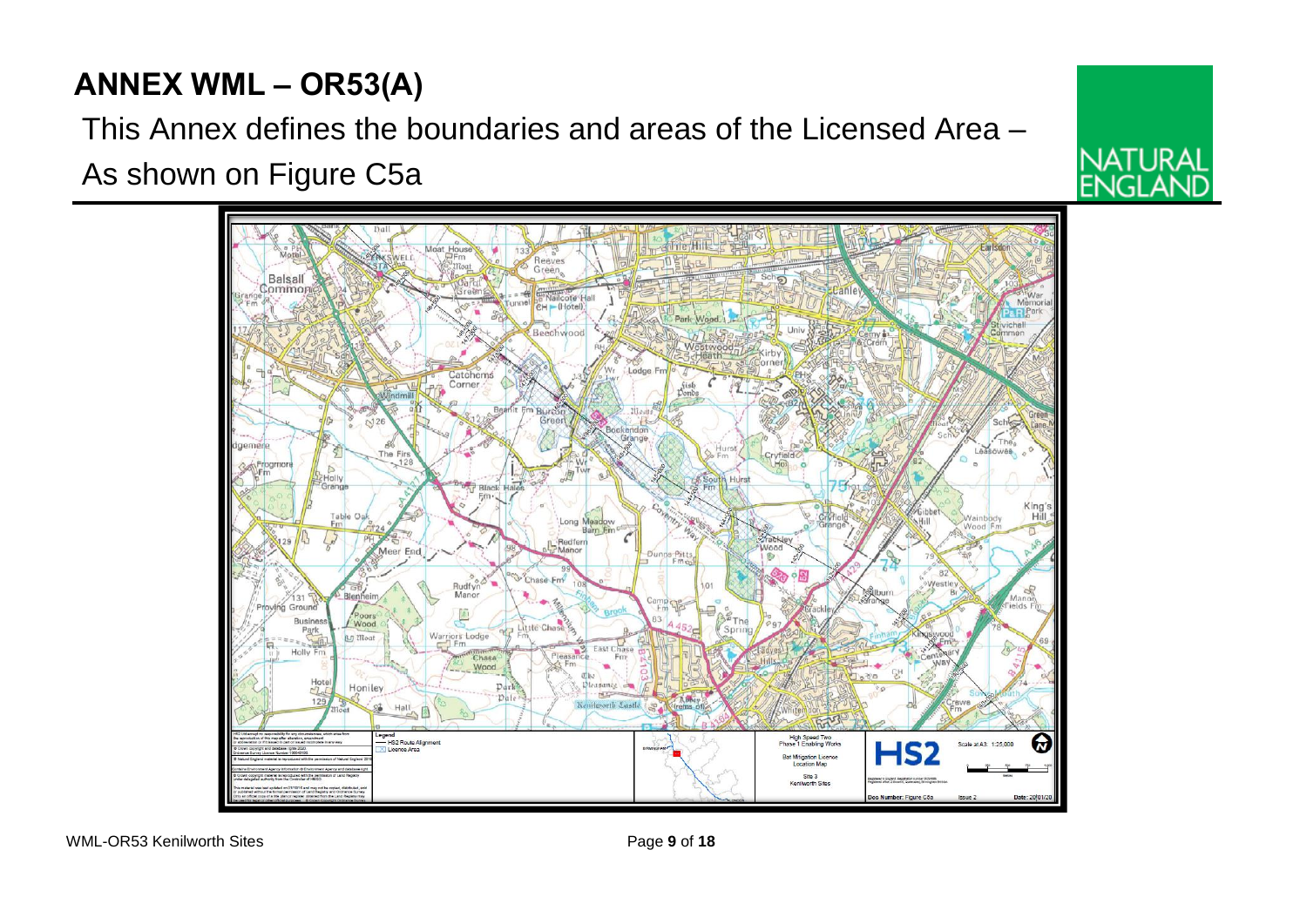# **ANNEX WML – OR53(B)**

# Permitted activities and licensed methods for bats within the Licensed Area



# **OVERVIEW**

This Annex specifies the activities and operations affecting bats that are permitted within the Licensed Area and includes relevant conditions. Surveys and inspections for bats in trees identified as having bat roost potential must be undertaken to establish whether bats are present prior to undertaking tree works. This Annex does not permit works to trees where a species of bat or roost types not covered by this licence is present.

- **Activities permitted** I. Capture
	- II. Transport
	- III. Disturb
	- IV. Damage or destroy the resting places
	- V. Damage or destroy breeding places of specified bat species (See Table 1 and Table 2 below).

This licence permits activities affecting the following roost types only: Feeding roosts; Day roosts; Night roosts; Transitional/occasional roosts; Satellite roosts; Maternity roosts, and Hibernation roosts (see Definitions at Condition B27).

**Purpose(s) for which these activities may be conducted** Imperative reasons of overriding public interest including those of a social or economic nature and beneficial consequences of primary importance for the environment.

# **IMPORTANT**

These activities are subject to the terms and conditions set out in the main licence in addition to those in this Annex. All terms and conditions in this Annex must be fully adhered to whether or not they are identified in Table 1. Terms and conditions that have a particular relevance to an activity are identified in Table 1 for ease of reference only.

Definitions in the main licence also apply to this Annex and further definitions specific to this Annex are set out at Conditions B27 and B28.

#### **Interpreting the table of permitted activities and operations**

- *Permitted activities and operations*: a brief description of each activity or operation permitted under the licence.
- *Actions made lawful by this licence:* for each activity or operation listed the presence of a corresponding 'X' indicates which acts are made lawful if conducted in accordance with the terms and conditions of this licence.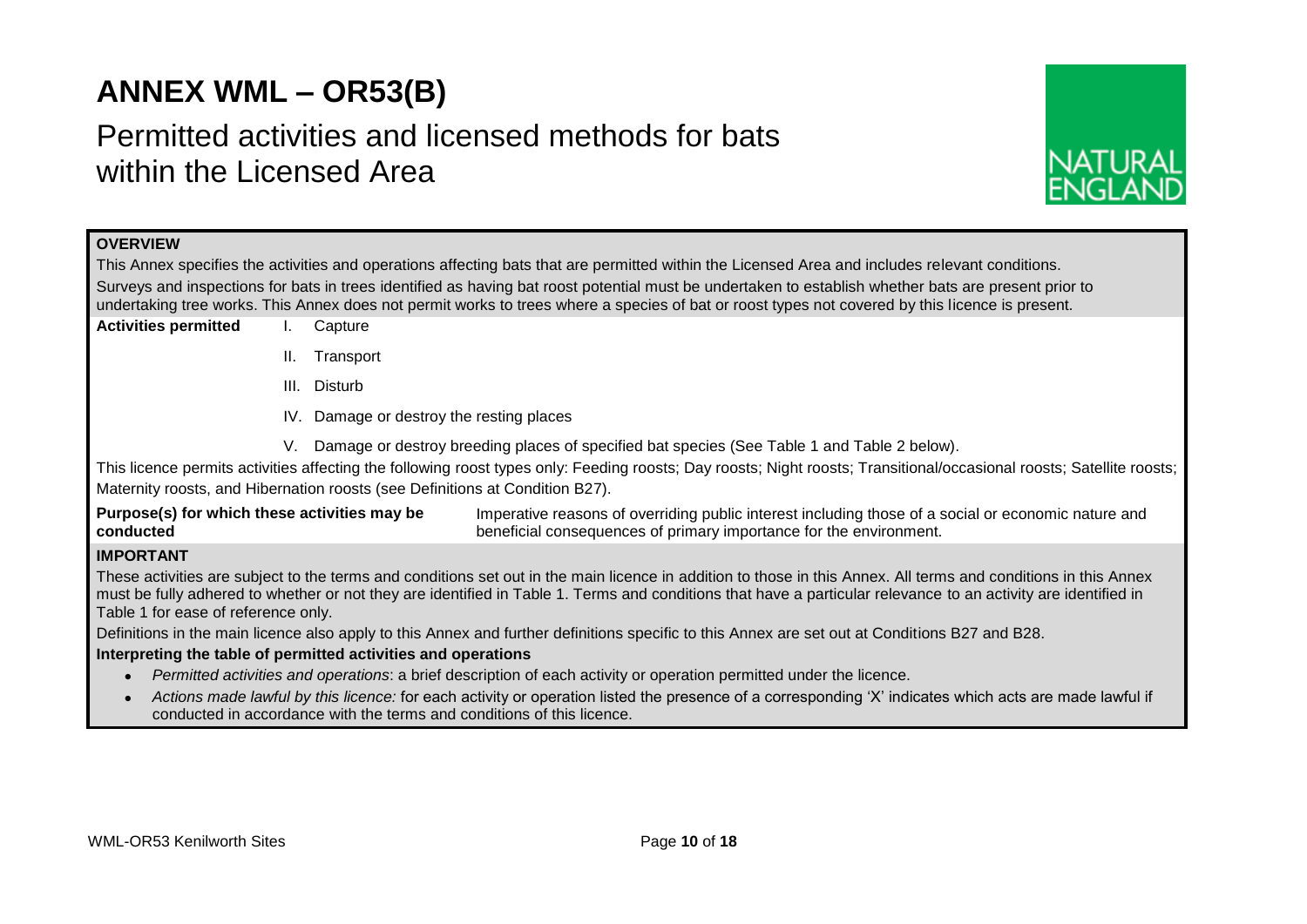| Table 1. Fermitted activities and operations                                     |                                        |           |                |                           |                          |                          |                           |                                                                                                       |                                                                                                                                                                                                    |                                                                                                                        |
|----------------------------------------------------------------------------------|----------------------------------------|-----------|----------------|---------------------------|--------------------------|--------------------------|---------------------------|-------------------------------------------------------------------------------------------------------|----------------------------------------------------------------------------------------------------------------------------------------------------------------------------------------------------|------------------------------------------------------------------------------------------------------------------------|
|                                                                                  | Actions made lawful by this<br>licence |           |                |                           |                          |                          |                           | <b>Additional</b><br>condition No.<br>especially<br>relevant to the<br>action                         | <b>Permitted</b><br>methods                                                                                                                                                                        | <b>Species</b><br>permitted                                                                                            |
| <b>Permitted activities</b><br>and operations                                    | Capture                                | Transport | <b>Disturb</b> | resting place<br>Damage   | Damage<br>breeding sites | resting place<br>Destroy | Destroy<br>breeding sites |                                                                                                       |                                                                                                                                                                                                    |                                                                                                                        |
| Noise, lighting and<br>vibration caused by<br>construction related<br>activities |                                        |           | X              | $\boldsymbol{\mathsf{X}}$ | X                        |                          |                           | B1, B2, B3, B4,<br><b>B10</b>                                                                         | Disturbance by<br>noise, lighting and<br>vibration                                                                                                                                                 | Barbastelle bat, Brandt's bat,<br>Brown long-eared bat,                                                                |
| Pre-works inspection<br>of trees                                                 | X                                      | X         | X              | $\sf X$                   | X                        |                          |                           | B1, B2, B3, B4,<br>B5, B6, B15                                                                        | By hand;<br>Endoscope; Torch<br>illumination; Static<br>hand-held net;                                                                                                                             | Common pipistrelle bat,<br>Daubenton's bat, Leisler's bat,<br>Natterer's bat, Noctule bat,<br>Soprano pipistrelle bat, |
| Roost loss through<br>tree felling                                               | X                                      | X         | X              | $\boldsymbol{\mathsf{X}}$ | X                        | X                        | $\times$                  | B1, B2, B3, B4,<br>B5, B6, B7, B8,<br>B9, B10, B11,<br>B12, B13, B14,<br>B15, B16, B17,<br><b>B18</b> | Exclusion by one<br>way door or valve;<br>Permanent<br>exclusion;<br><b>Destructive Search</b><br>by Soft Demolition;<br><b>Destructive Search</b><br>by Soft Felling;<br>Mechanical<br>Demolition | Whiskered bat                                                                                                          |

# **Table 1: Permitted activities and operations**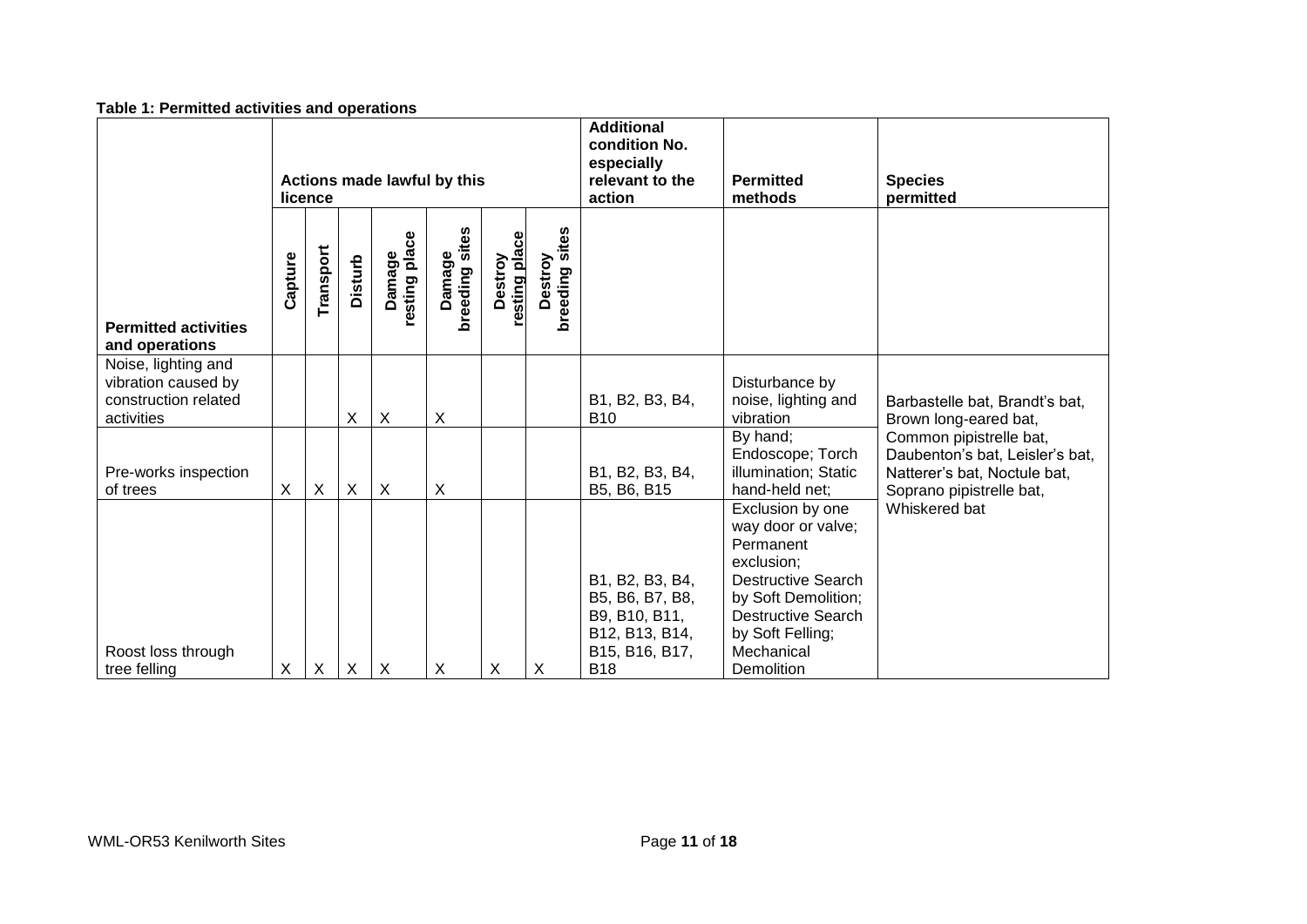| Table 2: Licensable activities and maximum numbers: |  |
|-----------------------------------------------------|--|
|                                                     |  |

| <b>Species</b>             | Licensable activities and maximum numbers: |           |                |                            |                             |                             |                              |
|----------------------------|--------------------------------------------|-----------|----------------|----------------------------|-----------------------------|-----------------------------|------------------------------|
|                            | Capture                                    | Transport | <b>Disturb</b> | Damage<br>resting<br>place | breeding<br>sites<br>Damage | Destroy<br>resting<br>place | breeding<br>Destroy<br>sites |
| Barbastelle bat            | 5                                          | 5         | Not Specified  | 193                        | $\mathbf 0$                 | 694                         | $\mathbf 0$                  |
| Brandt's bat               | 5                                          | 5         | Not Specified  |                            | $\overline{0}$              |                             | $\overline{2}$               |
| Brown long-<br>eared bat   | 25                                         | 25        | Not Specified  |                            | $\mathbf 0$                 |                             | $\overline{7}$               |
| Common<br>pipistrelle bat  | 10                                         | 10        | Not Specified  |                            | $\mathbf 0$                 |                             | 3                            |
| Daubenton's<br>bat         | $\overline{5}$                             | 5         | Not Specified  |                            | $\boldsymbol{0}$            |                             | $\overline{2}$               |
| Leisler's bat              | 10                                         | 10        | Not Specified  |                            | $\mathbf 0$                 |                             | $\boldsymbol{0}$             |
| Natterer's bat             | 20                                         | 20        | Not Specified  |                            | $\overline{0}$              |                             | $\overline{\mathbf{c}}$      |
| Noctule bat                | 5                                          | 5         | Not Specified  |                            | $\overline{0}$              |                             | $\overline{2}$               |
| Soprano<br>pipistrelle bat | 15                                         | 15        | Not Specified  |                            | $\mathbf 0$                 |                             | 3                            |
| Whiskered bat              | 10                                         | 10        | Not Specified  |                            | $\mathbf 0$                 |                             | $\overline{2}$               |

The maximum number(s) stated in the above table refers to the maximum number of individuals of the stated species that can be captured or transported under the terms of this licence and the maximum number/s of resting places (see definition B27) or breeding sites that can be damaged or destroyed under this licence (if applicable).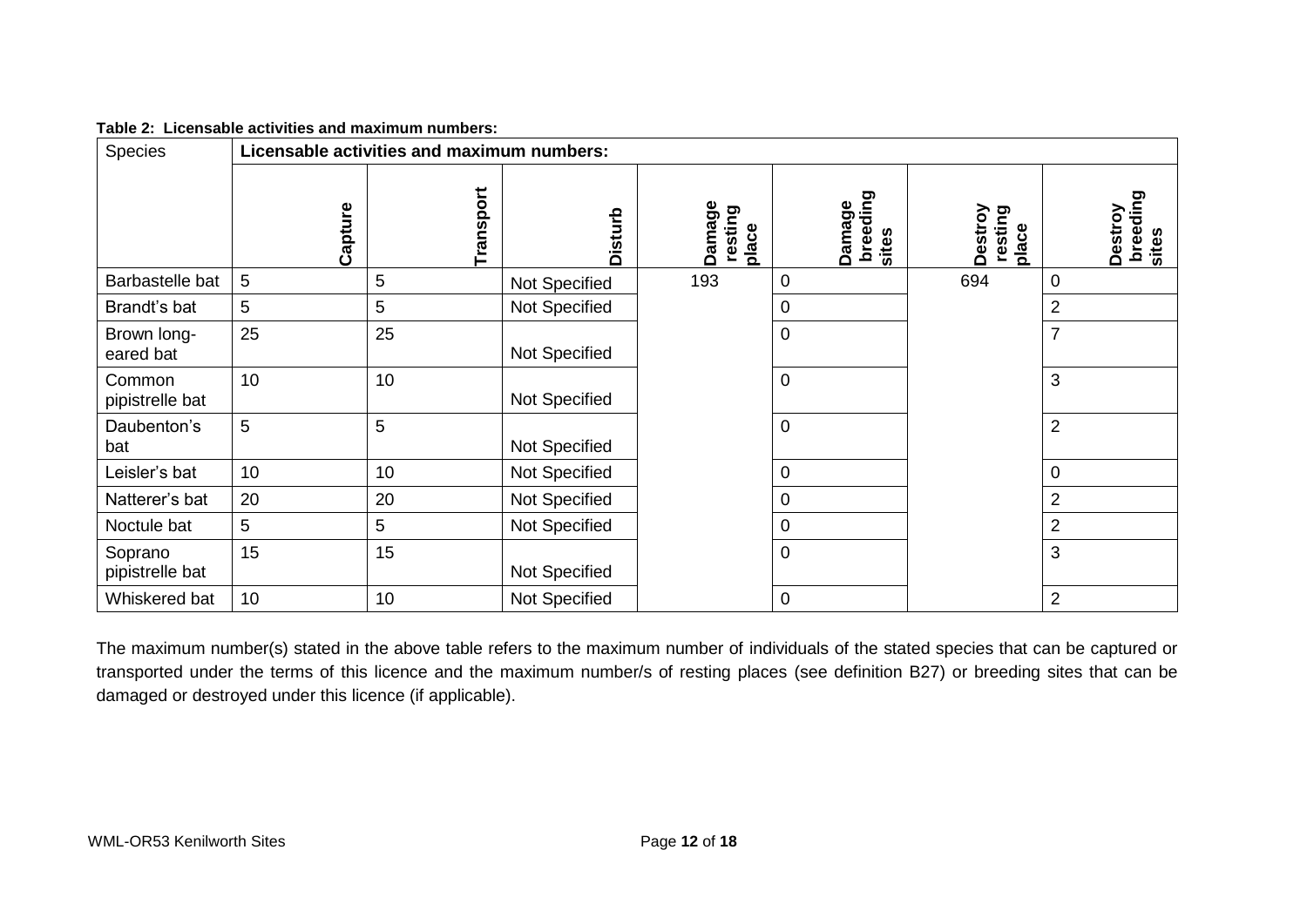# **ANNEX B LICENCE CONDITIONS**

# **Working under this licence:**

- B1. This licence is only to be used in connection with the Project Description and only when alternatives recognised by the Named Ecologist or an Accredited Agent are not appropriate to the conservation of bats.
- B2. The Licensee, the Named Ecologist, Accredited Agents, the Appointed Person and Assistants must adhere to the activities and timescales agreed in the Kenilworth Sites Work Schedule**.**
- B3. The Named Ecologist or an Accredited Agent must ensure that all those involved with the licensed works understand by way of a 'tool box talk' that bats are present; the legislation relating to bats; measures that will be used to protect them; good working practices; licensed activities and what to do should bats be found. This information must be provided before any licensed works commence on site. A written record that this has been undertaken, and that it covers the above points, must be kept by the Named Ecologist or Accredited Agent and made available to Natural England or any police officer on request.

# **Methodology:**

- B4. All relevant animal welfare legislation must be complied with at all times.
- B5. All works must be undertaken using best practice methodology to ensure minimal risk to bats. Persons acting under this licence must abide by the advice on excluding bats, handling bats and working in bat roosts in the most up to date edition of the *"Bat Mitigation Guidelines"* and the *"Bat Workers Manual"*. "*The Bat Survey - Good Practice Guidelines*" are available from the BCT website. You are expected to check whether this guidance has been updated and if so, to ensure that you act in accordance with the most up to date version. In addition to this:
	- a) The use of endoscopes, artificial light from torches, Destructive Search by Soft Demolition (see Definition in Annex Condition B28) temporary obstruction of roost access, temporary or permanent exclusion methods (including installation) and use of static hand held nets must only be undertaken or directly supervised by the Named Ecologist, or an Accredited Agent.
	- b) Where capture and/or handling of bats are necessary, only the Named Ecologist, Accredited Agent, or an Assistant may do so. Capture/handling/exclusion of bats must only be undertaken in conditions suitable for bats to be active.
	- c) Where bats are discovered and taken under this licence they must either be relocated to a suitable roost for the species, or where bats are held this must be done safely and bats released on site at dusk in, or adjacent to, suitable foraging/ commuting habitat in safe areas within or directly adjacent to the pre-works habitat. Where a bat is unexpectedly discovered in adverse weather conditions, condition B14 must be followed.
	- d) Endoscopes and hand held nets are only to be used to assist with the locating and capture of bats.
	- e) Temporary and permanent exclusion must be carried out using techniques specified in the most up to date edition of the '*Bat Workers Manual*'. If one-way exclusion devices are to be used, each device must remain in position for a period of at least 5 consecutive days/ nights throughout a spell of suitable weather conditions, or longer until these conditions prevail.
	- f) Prior to destructive works, an inspection using torches and/or an endoscope must be performed internally to search for the presence of bats. If any bat species covered by this licence is found and is accessible, each will be captured by gloved hand or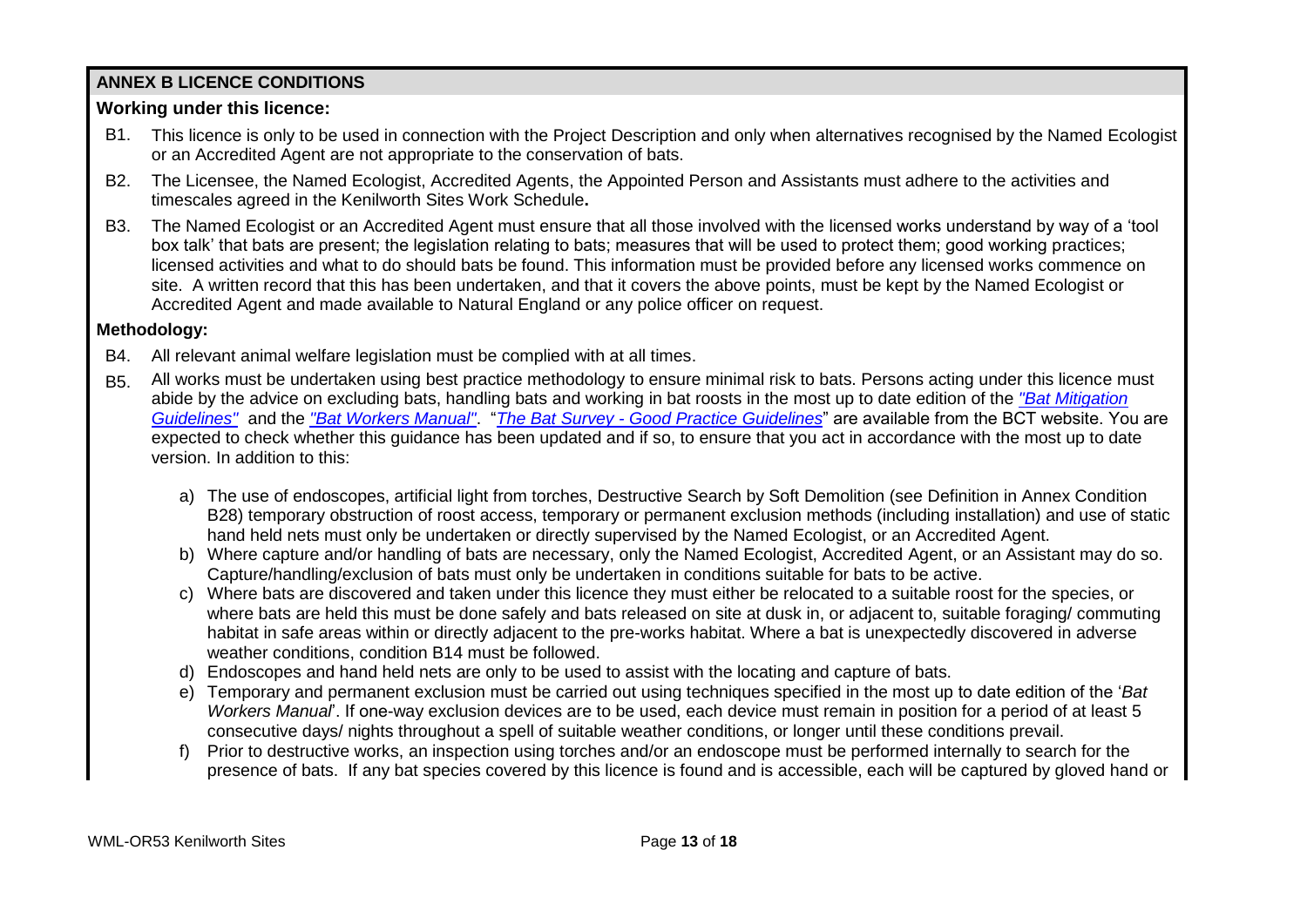hand-held net, given a health check and then each placed carefully inside a draw-string, calico cloth holding bag or similar for transport.

- g) Following inspection and exclusion operations, the removal of any feature with bat roost potential, will be only performed by hand and under direct ecological supervision. Where applicable, materials will be removed carefully away and not rolled or sprung to avoid potential harm to bats. The undersides of materials will be checked by the Named Ecologist or Accredited Agent for bats that may be clung to them before removal.
- B6. For trees that are safe to climb and that possess Potential Roosts Features (PRFs) that can be accessed, pre-felling climbing inspections will be undertaken no more than three days prior to tree felling. For known roosts and PRFs consisting of cavities (or similar), Destructive Search by Soft Felling (see Definition in Annex Condition B28) will take place on the same day as the pre-felling inspection.
- B7. For PRFs confirmed as containing no bats, the PRF will be immediately felled or made unsuitable for bats. Materials used for soft blocking must be appropriate for intended purposed and not risk entrapping or capturing bats or other wildlife.
- B8. For PRFs that contain bats, bats will be removed in line with the procedures specified in Condition B4 above.
- B9. Should bats be discovered inside a tree and cannot be successfully captured due to the nature of the roost feature, climbers will withdraw. In this circumstance, during the active bat season (April-October), an emergence survey followed by dawn re-entry survey in suitable weather conditions will be undertaken in relation to the confirmed roost (using infrared (IR) cameras) to identify when bats have left the roost and not re-entered. This will be followed by tree climbing and soft blocking of the roost prior to felling. If tree climbing is not possible the tree must undergo a Destructive Search by Soft Felling (see Definition in Annex Condition B28).

# **Impacts**:

B10. Disturbance of bats and damage and/or destruction of bat roosts will be limited to those trees shown on the Kenilworth Sites Bat Impacts Maps.

# **Undertaking works on roosts under this licence:**

- B11. A written record must be kept of capture and exclusion efforts undertaken, including weather conditions (including over-night minimum temperature and rainfall), numbers and species of bats captured/taken and duration of exclusion process.
- B12. Destructive Searches by soft felling (see Definition in Annex Condition B28) may only be carried out when it is dry and mild and after temperatures have not dropped below 8°C for 4 days.
- B13. Licensable activities impacting satellite, maternity and hibernation roosts (see Definitions at Condition B27) must not be undertaken while the roost is in use for these purposes. Where the roosts are excluded ahead of seasonal use, appropriate compensation (if required) must be in place and available for use prior to exclusions taking place.
- B14. If individual bats are discovered unexpectedly, including during periods of adverse weather, then the following steps must be taken:
	- a. Works to that building/structure must stop immediately. If the Named Ecologist or an Accredited Agent is not on site, he/she must be contacted immediately to attend the site.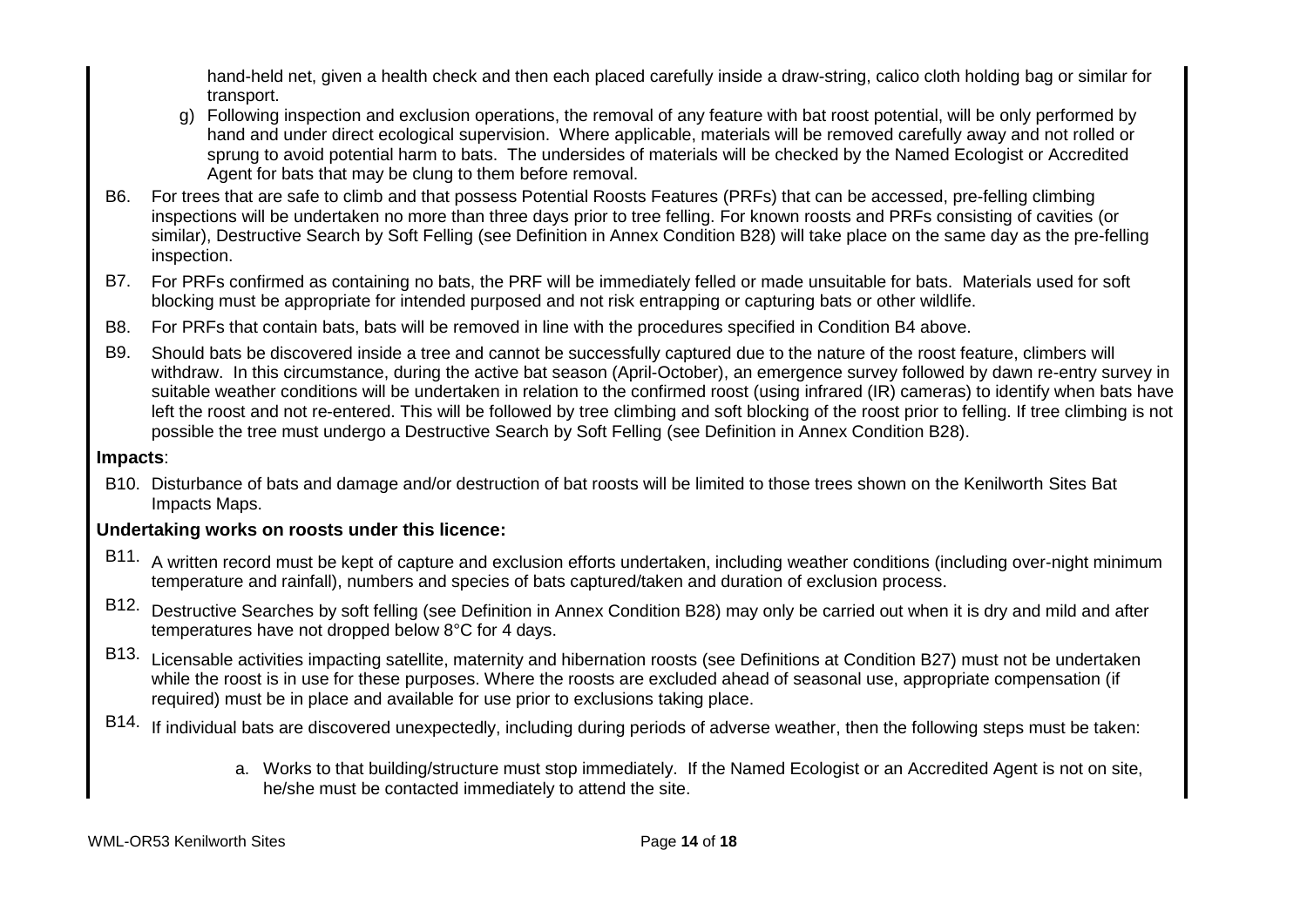- b. Do not expose the bat or cause it to fly out of the roost on its own accord.
- c. The bat must only be handled by the Named Ecologist or an Accredited Agent unless it is in immediate danger. The bat must be carefully placed in a lidded ventilated box with a piece of clean cloth and a small shallow container with some water. The box must be kept in a safe, quiet location.
- d. Care must be taken to avoid rousing the bat during transfer to a suitable location which may be a suitable hibernation box or other alternative roost constructed, providing a safe, quiet environment with stable, suitable temperature and relatively high humidity, safe from further disturbance.
- e. The Named Ecologist must re-assess the structure and determine whether works can continue under this licence, or whether a modification to the licence is required before works re-commence. A written record must be kept of this decision and made available to Natural England or any police officer on request. This incident must also be reported on the licence return form.
- f. Any underweight or injured bats must be taken into temporary care by an experienced bat carer and looked after until such time that the bat can be transferred to a suitable replacement roost at the same site, or weather conditions are suitable for release at the same site.
- B15. Natural England must be notified in writing, to HS2wildlifelicensing@naturalengland.org.uk, within the relevant period identified in Table 3 below depending on the species and number of bats encountered.

| Species                   | Number of bats encountered<br>per roost | Notification period to NE | Number of bats<br>encountered per roost | Notification period to NE |
|---------------------------|-----------------------------------------|---------------------------|-----------------------------------------|---------------------------|
| <b>Barbastelle</b>        | 1 or more                               | 48 hours                  | N/A                                     | N/A                       |
| Leisler's                 | 1 or more                               | 48 hours                  | N/A                                     | N/A                       |
| Daubenton's               | Less than 5                             | within 5 working days     | 5 or more                               | 48 hours                  |
| Brown long-eared          | Less than 5                             | within 5 working days     | 5 or more                               | 48 hours                  |
| Brandt's                  | Less than 5                             | within 5 working days     | 5 or more                               | 48 hours                  |
| Whiskered                 | Less than 5                             | within 5 working days     | 5 or more                               | 48 hours                  |
| Natterer's                | Less than 5                             | within 5 working days     | 5 or more                               | 48 hours                  |
| Noctule                   | Less than 5                             | within 5 working days     | 5 or more                               | 48 hours                  |
| <b>Common Pipistrelle</b> | Less than 10                            | within 5 working days     | 10 or more                              | 48 hours                  |
| Soprano Pipistrelle       | Less than 10                            | within 5 working days     | 10 or more                              | 48 hours                  |

# **Table 3. Notification periods based on species and number encountered**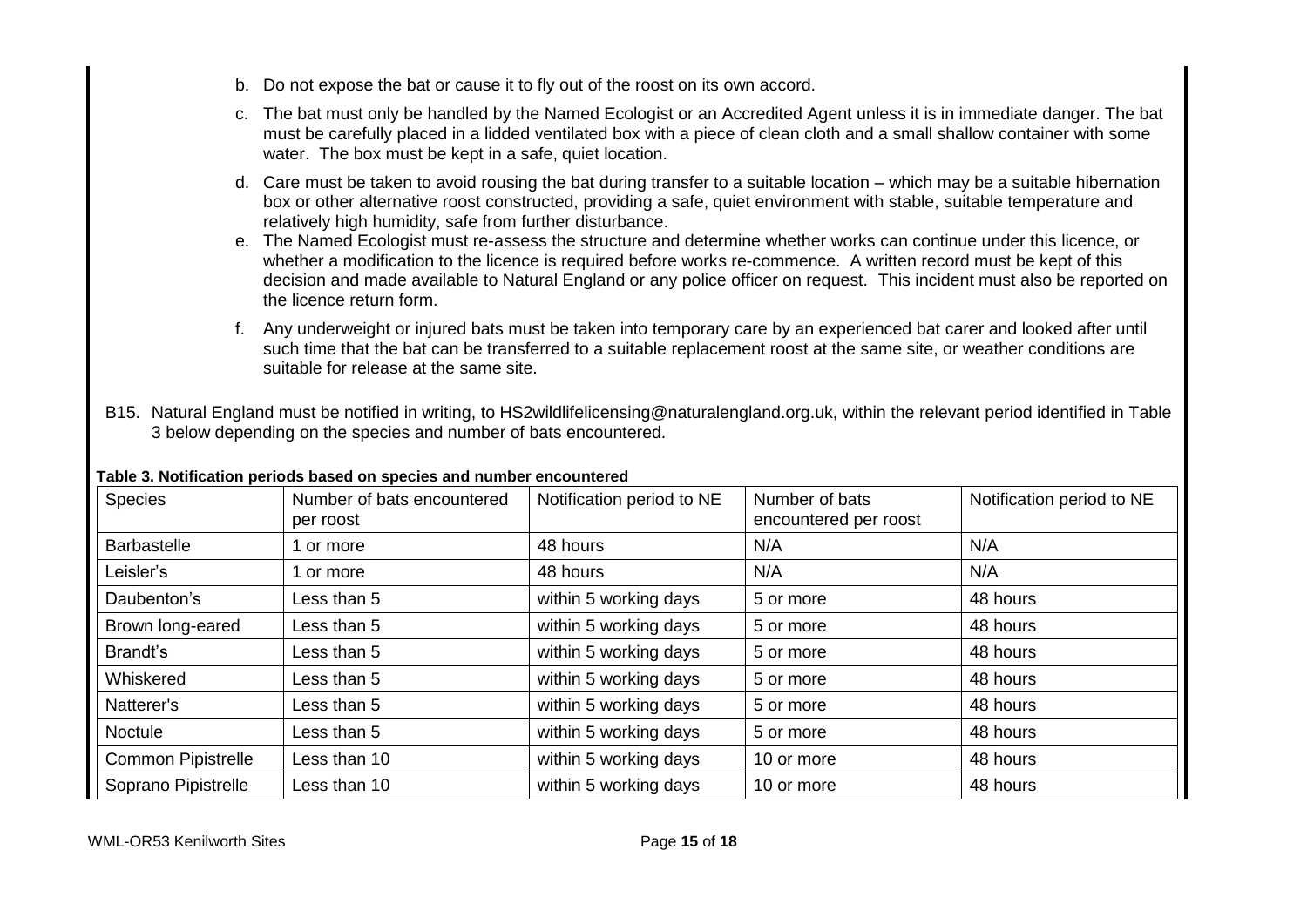- B16. Provision must be made for prompt assistance to deal with any injured bat. Any injured or dead bats must be reported to Natural England on the licence return form.
- B17. Mechanical Demolition (see Definition in Annex Condition B28) of a structure must only take place after the structure been declared free of bats by the Named Ecologist or Accredited Agent.
- B18. If individual bats are discovered unexpectedly, including during periods of adverse weather, then the following steps must be taken:
	- a. Works to that building/structure must stop immediately. If the Named Ecologist or an Accredited Agent is not on site, he/she must be contacted immediately to attend the site.
	- b. Do not expose the bat or cause it to fly out of the roost on its own accord.
	- c. The bat must only be handled by the Named Ecologist or an Accredited Agent unless it is in immediate danger. The bat must be carefully placed in a lidded ventilated box with a piece of clean cloth and a small shallow container with some water. The box must be kept in a safe, quiet location.
	- d. Care must be taken to avoid rousing the bat during transfer to a suitable location which may be a suitable hibernation box or other alternative roost constructed, providing a safe, quiet environment with stable, suitable temperature and relatively high humidity, safe from further disturbance.
	- e. The Named Ecologist or an Accredited Agent must re-assess the structure and determine whether works can continue under this licence, or whether a modification to the licence is required before works re-commence. A written record must be kept of this decision and made available to Natural England or any police officer on request. This incident must also be reported on the licence return form.
	- f. Any underweight or injured bats must be taken into temporary care by an experienced bat carer and looked after until such time that the bat can be transferred to a suitable replacement roost at the same site, or weather conditions are suitable for release at the same site.

# **Compensation and mitigation:**

- B19. All roost mitigation features as shown on Figure E3a and Figure E3b must be erected or created in woodlands adjacent to the impacted areas under the direct supervision of the Named Ecologist or Accredited Agent
- B<sub>20</sub>. Bat roost mitigation features must be provided in accordance with the ratios set out in Table 4 below.

# **Table 4. Provision of bat roost mitigation features**

| <b>Roost feature type (Existing confirmed roost or Potential Roost</b><br>Feature (PRF))                                            | Minimum replacement ratio<br>(roost mitigation feature: roost or tree lost) |
|-------------------------------------------------------------------------------------------------------------------------------------|-----------------------------------------------------------------------------|
| Used by Barbastelle bat (any roost type)                                                                                            | 4:1 (4 roost mitigation features per confirmed roost)                       |
| Maternity roost / hibernation roost (any species)                                                                                   | 4:1 (4 roost mitigation features per confirmed roost)                       |
| Used by Brandt's bat, Brown long-eared bat, Common pipistrelle<br>bat, Daubenton's bat, Leisler's bat, Natterer's bat, Noctule bat, | 2:1 (2 roost mitigation features per confirmed roost)                       |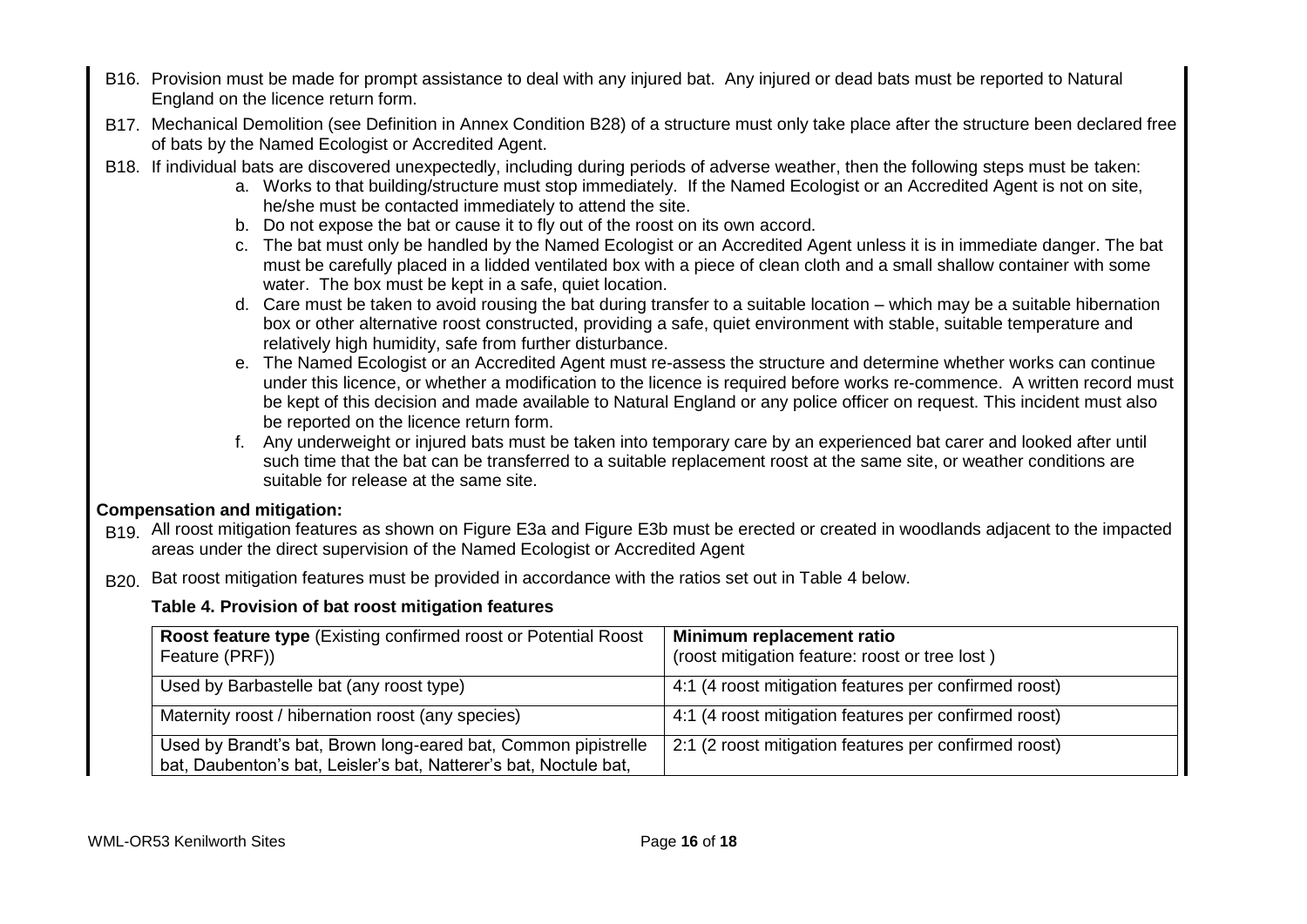| Soprano pipistrelle bat, Whiskered bat (any roost other than<br>maternity roost or hibernation roost)                                                                                                                                                                                                                                                                                                                                       |                                                                                  |  |  |  |  |
|---------------------------------------------------------------------------------------------------------------------------------------------------------------------------------------------------------------------------------------------------------------------------------------------------------------------------------------------------------------------------------------------------------------------------------------------|----------------------------------------------------------------------------------|--|--|--|--|
| Trees classified as having 'High' PRFs                                                                                                                                                                                                                                                                                                                                                                                                      | 1:1 (1 roost mitigation feature per tree with high PRFs)                         |  |  |  |  |
| Trees classified as having 'Moderate' PRFs                                                                                                                                                                                                                                                                                                                                                                                                  | 1:2 (1 roost mitigation feature provided for 2 trees lost with<br>moderate PRFs) |  |  |  |  |
| B21. A roost mitigation feature may comprise either a suitable bat box, an existing PRF on a felled tree which has been relocated to an<br>adjacent enhancement area (i.e. a 'monolith' if laid on the ground or a 'totem' if stood upright within a pit) or a new 'veteranised' feature<br>created within either a retained tree or on a felled and relocated monolith or totem.                                                           |                                                                                  |  |  |  |  |
| Post-development site maintenance and habitat management requirements:                                                                                                                                                                                                                                                                                                                                                                      |                                                                                  |  |  |  |  |
| B22. Maintenance of bat boxes must comply with the HS2 Technical Standard - Ecological Monitoring Strategy (ECMS) (ref: HS2-HS2-EV-<br>STR-000-000029 C01 dated October 2018).                                                                                                                                                                                                                                                              |                                                                                  |  |  |  |  |
| B23. In accordance with the Environmental Minimum Requirements (see Definitions) for HS2 Phase One, the licensee must submit to Natural<br>England the Ecology Site Management Plan (ESMP) for Kenilworth sites 1EW04-LMJ-EV-REP-NS01_NL03-054038 for 'the Kenilworth<br>Cluster'; 1EW04-LMJ-EVREP-NS01-054010 for the Burton Green Cluster including Black Waste Wood, for review and approval, at draft<br>stage and any future versions. |                                                                                  |  |  |  |  |
| Post-development monitoring and reporting requirements:                                                                                                                                                                                                                                                                                                                                                                                     |                                                                                  |  |  |  |  |
| B24. Post-impact bat population monitoring must be implemented, in accordance with section E4.2b of the Kenilworth Sites Method<br>Statement and E5b of the Kenilworth Sites Work Schedule.                                                                                                                                                                                                                                                 |                                                                                  |  |  |  |  |
| B25. An annual monitoring report outlining the results of monitoring and an assessment of any significant impacts must be submitted<br>annually to Natural England following the completion of all specified methods in each calendar year for the duration of monitoring works<br>(see Condition 16 of the licence).                                                                                                                       |                                                                                  |  |  |  |  |
| B26. It is a condition of this licence that the following reports are completed and returned to Natural England as specified:<br>I. Report of action within 14 days (two weeks) after the expiry of the licence;                                                                                                                                                                                                                            |                                                                                  |  |  |  |  |
| II. Interim annual reports.<br>III. Report on the Conservation Status of the bats species present within Kenilworth Sites during the pre-operational testing phase to<br>be submitted to Natural England for review. This should be after the monitoring in years 8, 9 or 10 has been completed and prior to<br>the end of the licence.                                                                                                     |                                                                                  |  |  |  |  |
| Definitions used in this annex:                                                                                                                                                                                                                                                                                                                                                                                                             |                                                                                  |  |  |  |  |
| B27. For the purpose of this licence the following roost types are defined as:                                                                                                                                                                                                                                                                                                                                                              |                                                                                  |  |  |  |  |
|                                                                                                                                                                                                                                                                                                                                                                                                                                             |                                                                                  |  |  |  |  |